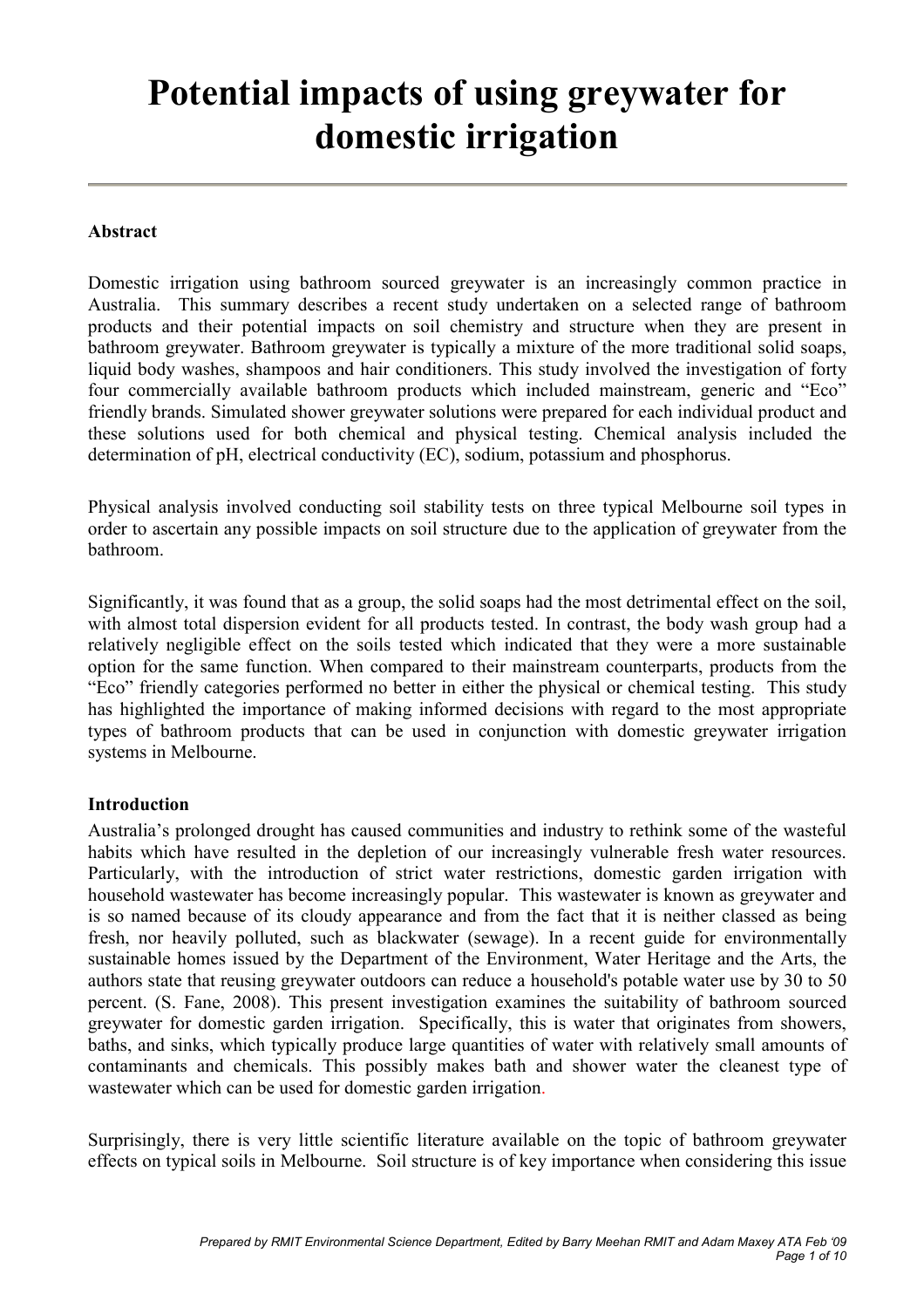because of the possible effects that degraded soil structure can have on drainage and in turn destabilisation of typical infrastructures such as foundations, footpaths and driveways. In an attempt to assess the potential for bathroom greywater to cause damage and/or contamination to domestic soils, the investigation involved the preparation of simulated grewywater solutions using a range of products that would be typical components of bathroom greywater. Of particular interest was the amount of sodium present in the compounds tested as this component can be damaging to clays causing them to disperse, resulting in drainage problems as well as crusting (van de Graaff and Patterson, 2001)

## Methodology

#### Product Selection

Early in 2008, the Alternative Technologies Association (ATA) conducted a survey of its members in relation to the types of bathroom products used in their households. All of the forty four products tested in this study were brands identified by ATA members. Product samples used in this study were kindly provided by the ATA.

The survey identified the most popular products from each of four categories: shampoos, conditioners, solid soaps, and body-washes. From these categories, a further distinction was made, according to whether the product was mainstream, generic or "Eco" friendly. The actual brand name of each product is not stated in this report. Each product was assigned a descriptive code for identification purposes and these are listed in Table 1.

| Code     | <b>Description</b>            |
|----------|-------------------------------|
| $BW-O-X$ | bodywash-organic-number       |
| $BW-M-X$ | bodywash-mainstream-number    |
| $C-O-X$  | conditioner-organic-number    |
| $C-M-X$  | conditioner-mainstream-number |
| $SH-O-X$ | shampoo-organic-number        |
| $SH-M-X$ | shampoo-mainstream-number     |
| $SO-O-X$ | soap-organic-number           |
| $SO-M-X$ | soap-mainstream-number        |

Table 1 Codes used to describe products investigated

## Determination of a simulated bathroom greywater

In order to simulate typical bathroom greywater compositions, a small sample survey was undertaken. The survey involved interviewing approximately 20 fellow students from the Environmental Science Program at RMIT University with regard to approximate shower times and the amount of bathroom products used during the shower cycle. On the basis of this survey, solutions of 0.5g of product in 200mL of tap water were chosen for use in the physical tests. This concentration was considered to be the worst case scenario and represented the fluxes of higher concentrations of products that would be discharged during use. A more dilute solution was used in the chemical testing.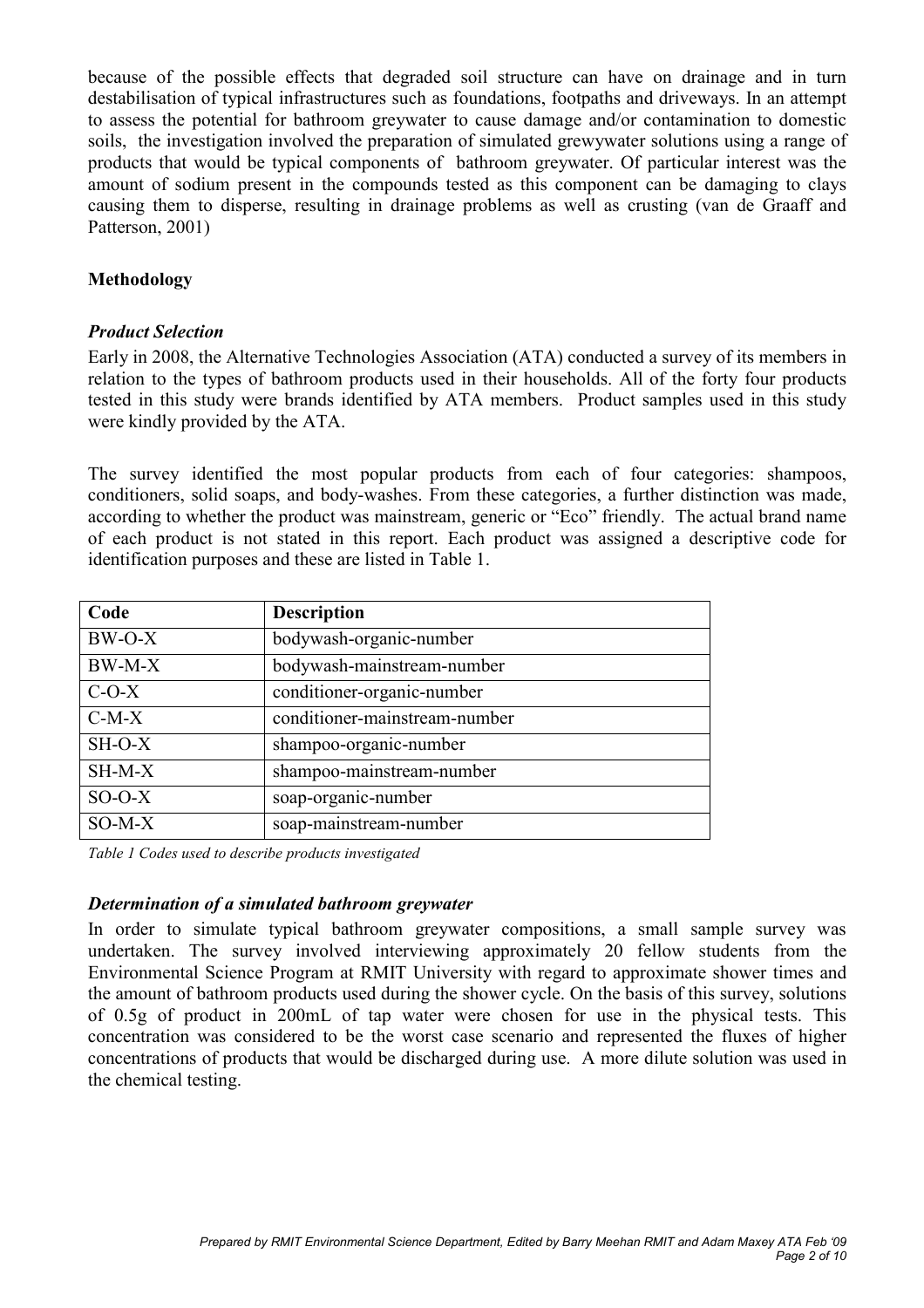## Physical Testing

Soils containing high proportions of sodium will tend to readily disperse when in contact with water. Dispersion affects drainage and causes erosion and crusting. Slaking is a process that results in the immediate disintegration of soil aggregates when exposed to water and is indicative of a weak soil structure.

The potential impact that each product may have on soil structure was investigated by conducting soil stability tests on three different soil types. The stability tests were undertaken in order to determine whether the soils would disperse or slake when in contact with bathroom greywater.

Soils investigated in this study were chosen because they were representative of light, medium and heavy textured soils sourced from areas of Melbourne. Soil types included a loamy-sand from Melbourne's outer west, a clay loam also from Melbourne's outer west and a heavy clay from Melbourne's north.

Simulated bathroom greywater solutions were applied to petri dishes containing small soil aggregates (approx 2-5mm), and the effects recorded over a 72 hour period.

## Chemical analysis

## All Chemical analysis was carried out according to standard methods for soil and water Rayment and Higginson (1992)

## EC & pH

Excessive amounts of salts, particularly those that contain sodium, have the potential to cause structural degradation in soil. For this reason each of the products were compared by measuring the electrical conductivity (EC) of diluted solutions of each product.

Solutions were prepared, containing 0.1g of product in 200mL of de-ionised water. The EC of each of the solutions was then recorded and from this data, it was possible to assess which of the products had the potential to cause structural damage to the soil.

The pH of each of these solutions was also measured. The pH of greywater containing these products is also another important factor as soil pH can affect plant nutrient uptake as well as impact on structural components of the soil such as the organic matter. The results of the pH and EC analysis are listed in Tables 5 & 6.

## Major inorganic components

An initial screening procedure was undertaken in order to identify the major chemical components in the bathroom products. Sample solutions were prepared containing 0.1g of product in 200mL of 2% nitric acid. The sample solutions were then analysed using an Hewlett Packard HP 4500 Series 300 Inductively Coupled Plasma - Mass Seectrometer ( ICPMS) in semi-quantitative mode.

It was found that sodium and potassium were the most common cations present in these products; therefore a further investigation was undertaken to quantify these components.

Quantitative analysis of sodium and potassium was conducted using a Varian Spectra Atomic Absorption (AA) 20plus Spectrophotometer. The products were digested prior to analysis in order to remove organic material which would cause interferences or residue build-up in the instrument.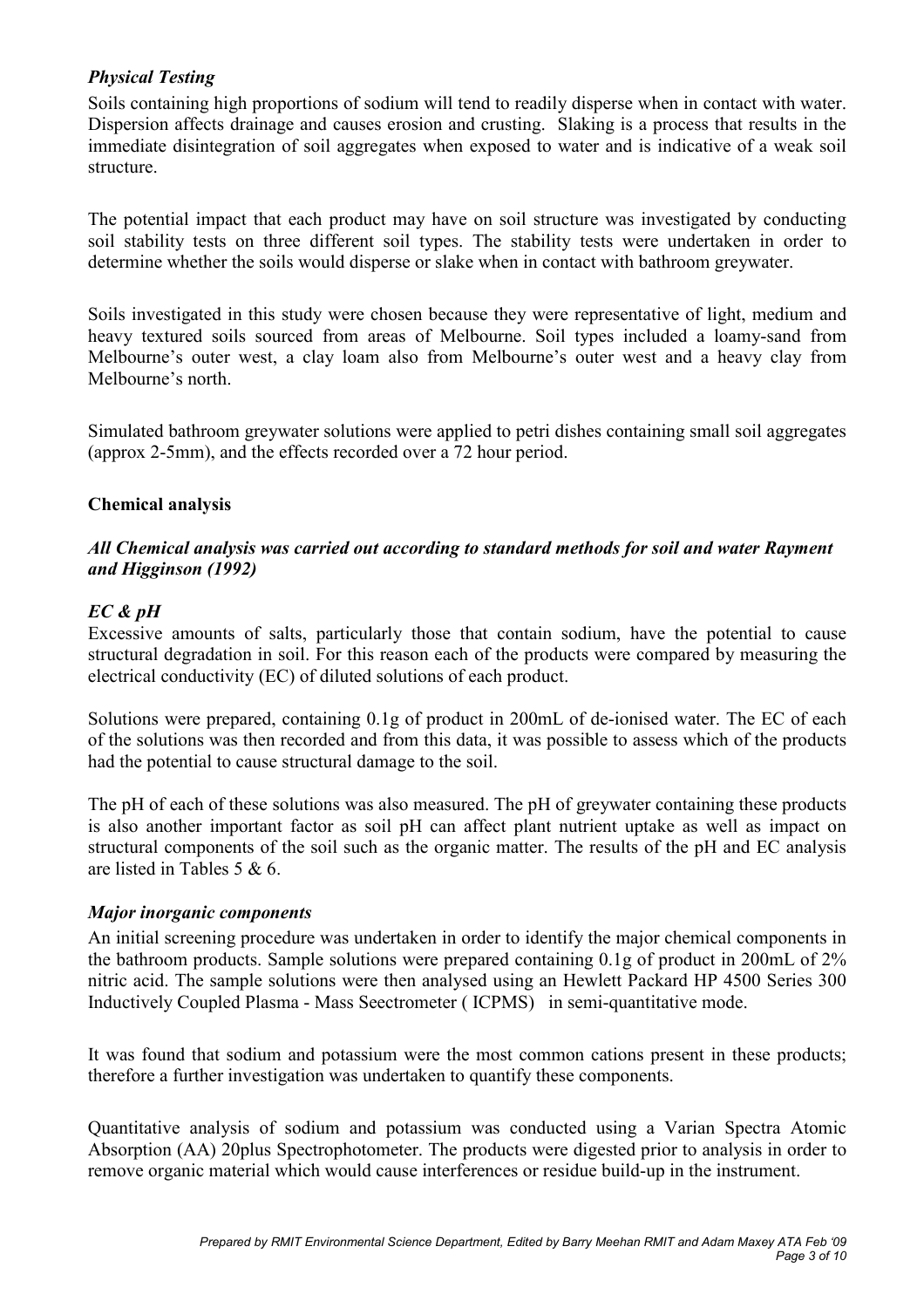Samples were digested by weighing out 0.5g of each product into 200ml beakers. 20ml of 6M concentrated nitric acid was then added to each beaker. The beakers were then placed on a hot plate and the solutions digested at approximately  $100^{\circ}$ C until evolution of brown fumes ceased, indicating complete destruction of the organic material in the product. Each digested sample was then transferred into a 200ml volumetric flask and filled to the mark with milli Q water.

Potassium concentrations were then determined quantitatively using Atomic Absorption Spectrophotometry (AAS).

Due to the higher level of sodium in some of the products it was necessary to carry out an additional dilution of the sample digest before analysis.

The available phosphorus levels of the simulated greywater were determined by conventional Spectrophotometric analysis. 0.1g of each product was diluted in 200mL of de-ionised water and the phosphorus concentration determined by generating a colour and measuring the absorbance of the solution at 882nm.

## Results

#### Physical Testing

There was very little difference observed in physical behaviour between simulated greywater solutions and water with the medium and heavy textured soils except for the notable exception of the solid soaps. The light textured sandy soil showed slight dispersion after 24 hours with many of the products with the exception of the mainstream body washes and all of the conditioners. There was slight dispersion of the medium textured soil with one of the organic body washes after 30 minutes. With the exception of one mainstream hard soap, all of the hard soaps showed extensive dispersion after 24 hours. Figure 1 illustrates the soil dispersion test results.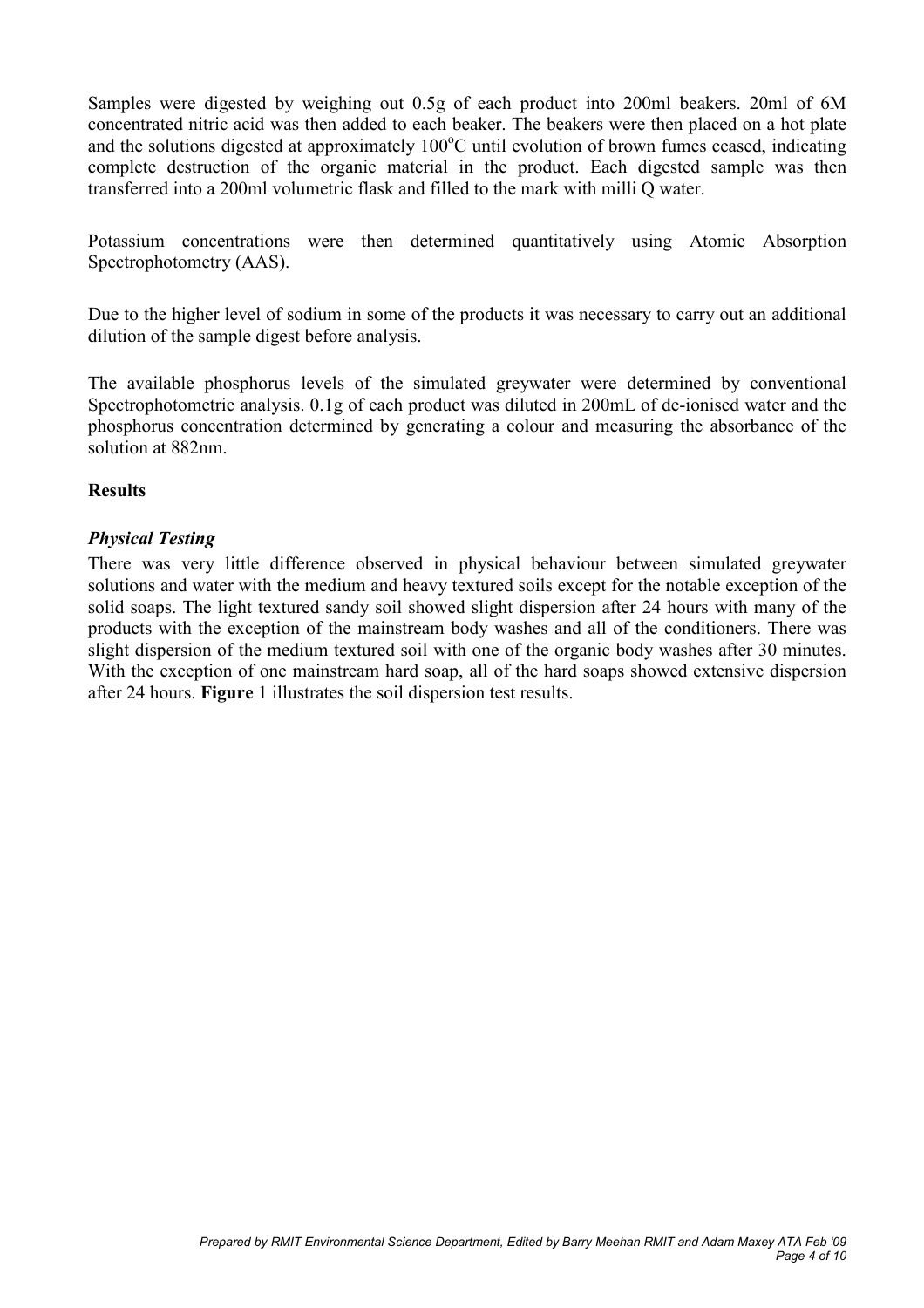|                                   | Soil<br>type:                  | Light textured sandy loam                    |                                                 |            |           | medium textured clay loam |            |            |           | heavy black clay                |            |            |           |
|-----------------------------------|--------------------------------|----------------------------------------------|-------------------------------------------------|------------|-----------|---------------------------|------------|------------|-----------|---------------------------------|------------|------------|-----------|
|                                   | Time:                          | $\overline{2}$<br>mins                       | 10<br>mins                                      | 30<br>mins | 24<br>hrs | $\overline{2}$<br>mins    | 10<br>mins | 30<br>mins | 24<br>hrs | $\overline{\mathbf{2}}$<br>mins | 10<br>mins | 30<br>mins | 24<br>hrs |
| Product                           |                                |                                              |                                                 |            |           |                           |            |            |           |                                 |            |            |           |
|                                   | <b>BW-O-1</b>                  |                                              |                                                 |            |           |                           |            |            |           |                                 |            |            |           |
|                                   | <b>BW-O-2</b><br><b>BW-O-3</b> |                                              |                                                 |            |           |                           |            |            |           |                                 |            |            |           |
| <b>Organic body</b><br>washes     | <b>BW-O-4</b>                  |                                              |                                                 |            |           |                           |            |            |           |                                 |            |            |           |
|                                   | <b>BW-O-5</b>                  |                                              |                                                 |            |           |                           |            |            |           |                                 |            |            |           |
|                                   | <b>BW-O-6</b>                  |                                              |                                                 |            |           |                           |            |            |           |                                 |            |            |           |
|                                   | <b>BW-O-7</b>                  |                                              |                                                 |            |           |                           |            |            |           |                                 |            |            |           |
|                                   | <b>BW-M-1</b>                  |                                              |                                                 |            |           |                           |            |            |           |                                 |            |            |           |
| <b>Mainstream Body</b><br>washes  | <b>BW-M-2</b>                  |                                              |                                                 |            |           |                           |            |            |           |                                 |            |            |           |
|                                   | <b>BW-M-3</b>                  |                                              |                                                 |            |           |                           |            |            |           |                                 |            |            |           |
|                                   | <b>BW-M-4</b>                  |                                              |                                                 |            |           |                           |            |            |           |                                 |            |            |           |
|                                   |                                |                                              |                                                 |            |           |                           |            |            |           |                                 |            |            |           |
|                                   | $C-O-1$<br>$C-O-2$             |                                              |                                                 |            |           |                           |            |            |           |                                 |            |            |           |
| Organic                           |                                |                                              |                                                 |            |           |                           |            |            |           |                                 |            |            |           |
| conditioners                      | $C-O-3$                        |                                              |                                                 |            |           |                           |            |            |           |                                 |            |            |           |
|                                   | $C-O-4$                        |                                              |                                                 |            |           |                           |            |            |           |                                 |            |            |           |
|                                   | $C-O-5$                        |                                              |                                                 |            |           |                           |            |            |           |                                 |            |            |           |
|                                   | $C-O-6$                        |                                              |                                                 |            |           |                           |            |            |           |                                 |            |            |           |
|                                   | $C-M-1$                        |                                              |                                                 |            |           |                           |            |            |           |                                 |            |            |           |
|                                   | $C-M-2$                        |                                              |                                                 |            |           |                           |            |            |           |                                 |            |            |           |
| <b>Mainstream</b><br>conditioners | $C-M-3$                        |                                              |                                                 |            |           |                           |            |            |           |                                 |            |            |           |
|                                   | $C-M-4$                        |                                              |                                                 |            |           |                           |            |            |           |                                 |            |            |           |
|                                   | $C-M-5$                        |                                              |                                                 |            |           |                           |            |            |           |                                 |            |            |           |
|                                   | $SH-O-1$                       |                                              |                                                 |            |           |                           |            |            |           |                                 |            |            |           |
|                                   | <b>SH-O-2</b>                  |                                              |                                                 |            |           |                           |            |            |           |                                 |            |            |           |
| Organic<br>shampoos               | <b>SH-O-3</b>                  |                                              |                                                 |            |           |                           |            |            |           |                                 |            |            |           |
|                                   | $SH-O-4$                       |                                              |                                                 |            |           |                           |            |            |           |                                 |            |            |           |
|                                   | <b>SH-O-5</b>                  |                                              |                                                 |            |           |                           |            |            |           |                                 |            |            |           |
|                                   | $SH-O-6$                       |                                              |                                                 |            |           |                           |            |            |           |                                 |            |            |           |
|                                   | <b>SH-M-1</b>                  |                                              |                                                 |            |           |                           |            |            |           |                                 |            |            |           |
|                                   | $SH-M-2$                       |                                              |                                                 |            |           |                           |            |            |           |                                 |            |            |           |
| <b>Mainstream</b><br>shampoos     | <b>SH-M-3</b>                  |                                              |                                                 |            |           |                           |            |            |           |                                 |            |            |           |
|                                   | $SH-M-4$                       |                                              |                                                 |            |           |                           |            |            |           |                                 |            |            |           |
|                                   | $SH-M-5$                       |                                              |                                                 |            |           |                           |            |            |           |                                 |            |            |           |
|                                   | $SO-O-1$                       |                                              |                                                 |            |           |                           |            |            |           |                                 |            |            |           |
|                                   | $SO-O-2$                       |                                              |                                                 |            |           |                           |            |            |           |                                 |            |            |           |
| <b>Organic hard</b><br>soaps      | SO-0-3                         |                                              |                                                 |            |           |                           |            |            |           |                                 |            |            |           |
|                                   | $SO-0-4$                       |                                              |                                                 |            |           |                           |            |            |           |                                 |            |            |           |
|                                   | $SO-0-5$                       |                                              |                                                 |            |           |                           |            |            |           |                                 |            |            |           |
|                                   | $SO-O-6$                       |                                              |                                                 |            |           |                           |            |            |           |                                 |            |            |           |
|                                   | $SO-M-1$                       |                                              |                                                 |            |           |                           |            |            |           |                                 |            |            |           |
|                                   | $SO-M-2$                       |                                              |                                                 |            |           |                           |            |            |           |                                 |            |            |           |
| <b>Mainstream hard</b><br>soaps   | <b>SO-M-3</b>                  |                                              |                                                 |            |           |                           |            |            |           |                                 |            |            |           |
|                                   | $SO-M-4$                       |                                              |                                                 |            |           |                           |            |            |           |                                 |            |            |           |
|                                   | $SO-M-5$                       |                                              |                                                 |            |           |                           |            |            |           |                                 |            |            |           |
|                                   |                                | no dispersion observed                       |                                                 |            |           |                           |            |            |           |                                 |            |            |           |
|                                   |                                |                                              |                                                 |            |           |                           |            |            |           |                                 |            |            |           |
| Legend                            |                                | slight dispersion observed compared to water |                                                 |            |           |                           |            |            |           |                                 |            |            |           |
|                                   |                                |                                              | extensive dispersion observed compared to water |            |           |                           |            |            |           |                                 |            |            |           |

Figure 1 Soil dispersion test observations for all products and three soil types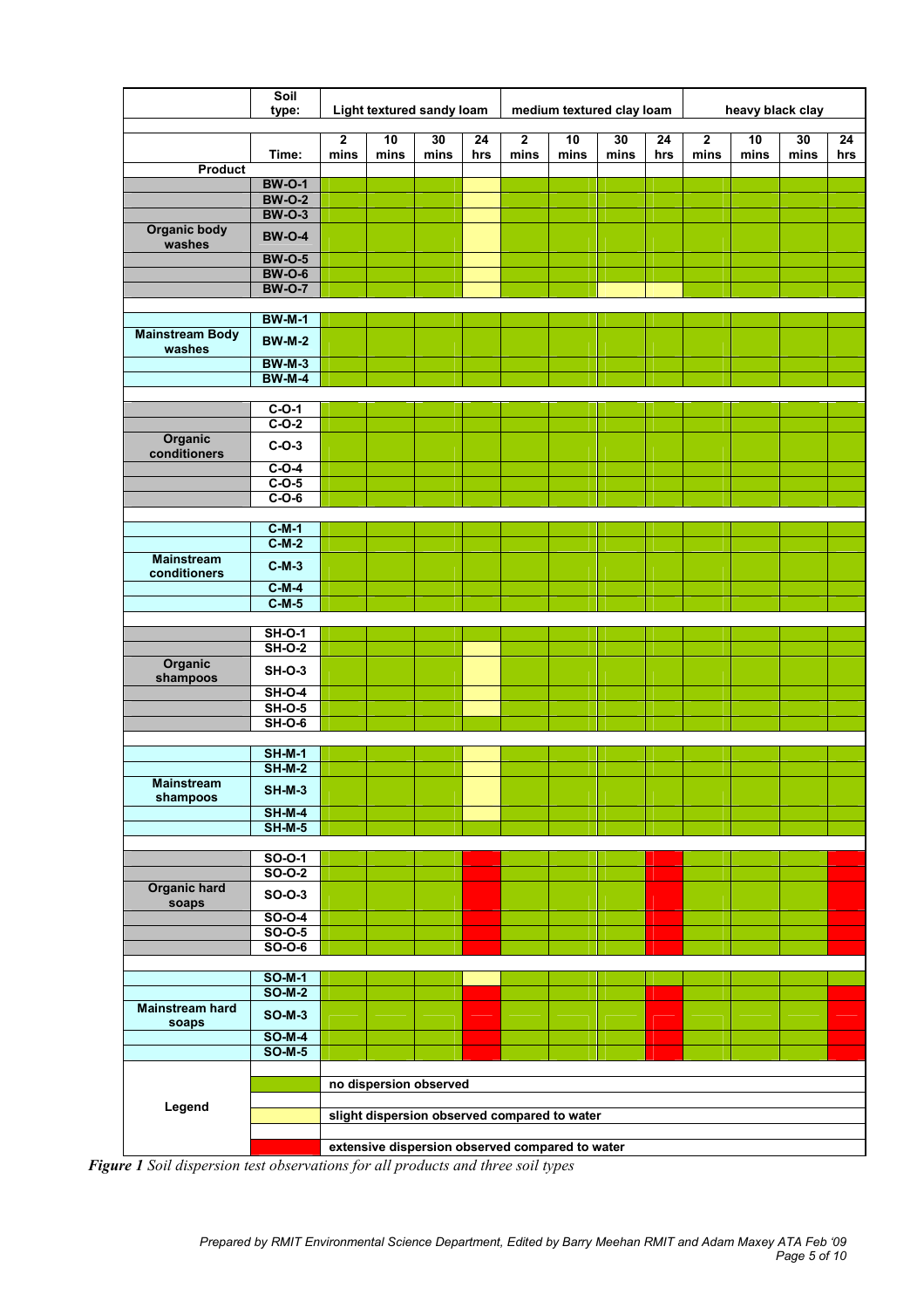In each case the test solutions were photographed and observed at various time intervals after application of the greywater solution and water control. Figure 2 illustrates a typical time sequence for an organic soap and a mainstream soap showing extensive dispersion of the soil aggregates in each case. The test solutions are at the top of each image and the water controls are at the bottom in each case.



Figure 2 Dispersion test for mainstream and organic hard soaps showing the changes over time

Figure 3 below shows a comparison of the effect of treating soil aggregates with hard soap greywater and body wash greywater. This observation is representative of most of the hard soaps and body washes with the most effect on the light and heavy textured soils.



Figure 3 A comparison of the effect of hard soap greywater and body wash greywater on the three soil types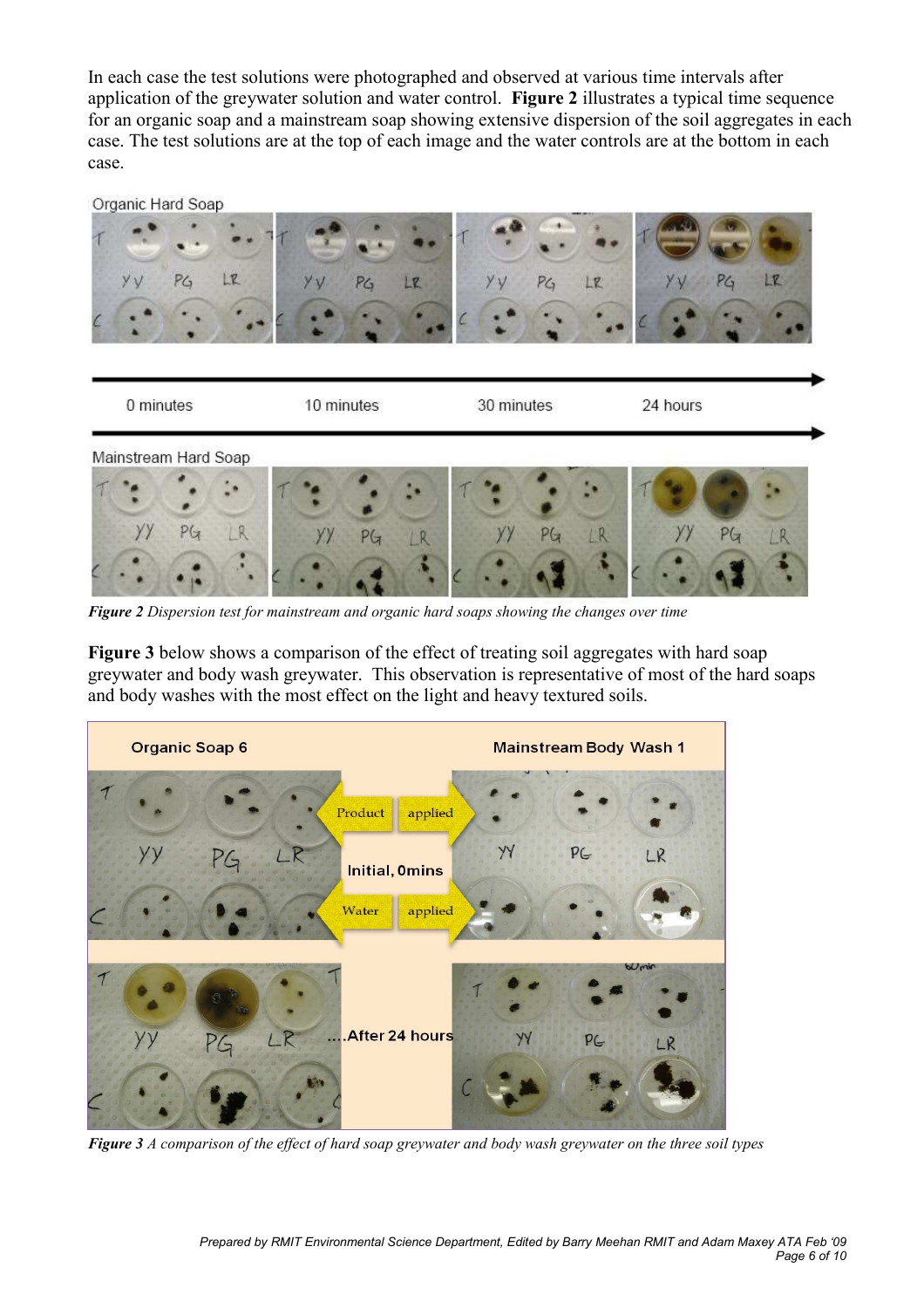## Chemical analysis

# EC & pH

The pH of each of the simulated greywater solutions is illustrated in Figure 5. The products are grouped together by category. In general the pH of most products was within the 4 to 6.5 range with the exception of the hard soaps which ranged from 7.2 to 9.8. The organic body wash BW-O-7 was found to have a pH well in excess of all of the other body washes.



Figure 5 pH of each product greywater

The EC of each of the simulated greywater solutions is illustrated in Figure 6. The products are grouped together by category. Within each product category there is wide variation in EC with the highest values recorded for the hard soaps and a number of the body washes. The conditioners as a group had the lowest EC values.



Figure 6 EC of each product greywater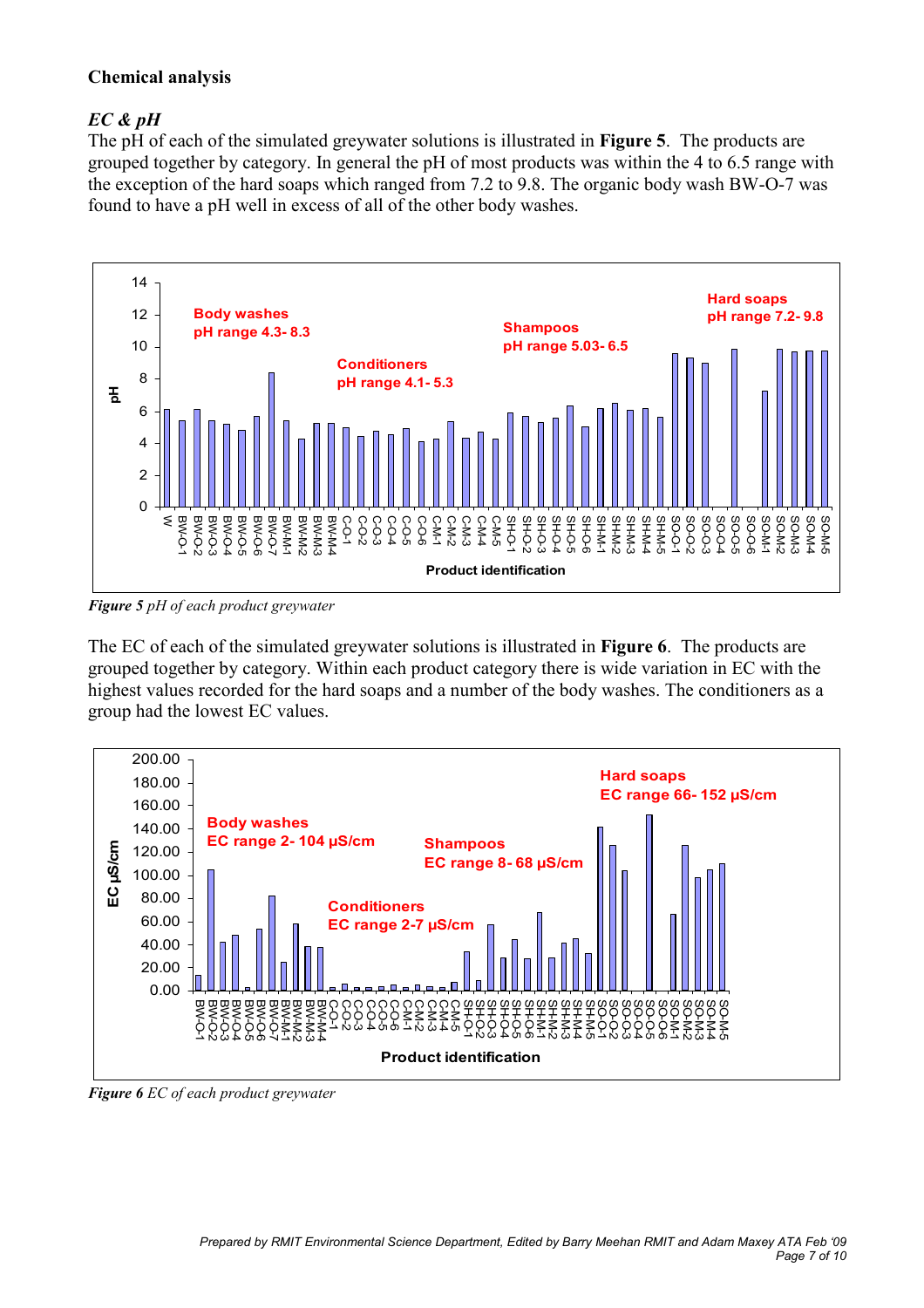## Major inorganic components

Semi quantitative ICPMS analysis of the greywater showed that the major component present was sodium and potassium, although boron, magnesium, calcium and zinc were detected in most products. Boron was present in several of the shampoos as well as one of the organic hard soaps. The highest level detected was 0.2ppm in one organic shampoo. The levels of boron in the other greywaters ranged from 0.001 – 0.07 ppm. The highest level of zinc found was in one of the mainstream hard soaps which were known to contain zinc oxide. The zinc level in the greywater was 0.4ppm. The level of zinc in the other greywaters ranged from 0.001 – 0.01 ppm. The levels of magnesium ranged from 0.001- 0.01 ppm and the calcium levels ranged from 0.04- 0.2 ppm. By contrast the sodium levels of the greywaters ranged from 1- 390 ppm and the potassium levels ranged from 0.1- 7ppm. These two components were subsequently analysed quantitatively using AAS. The results for these analyses are illustrated in Figures 7 & 8.



Figure 7 Sodium analysis of simulated greywater for each product expressed as ppm sodium



Figure 8 Potassium analysis of simulated greywater for each product expressed as ppm potassium

Phosphorus was also determined quantitatively on each greywater using a Spectrohotometric method. The results are illustrated in Figure 9. With the notable exception of one mainstream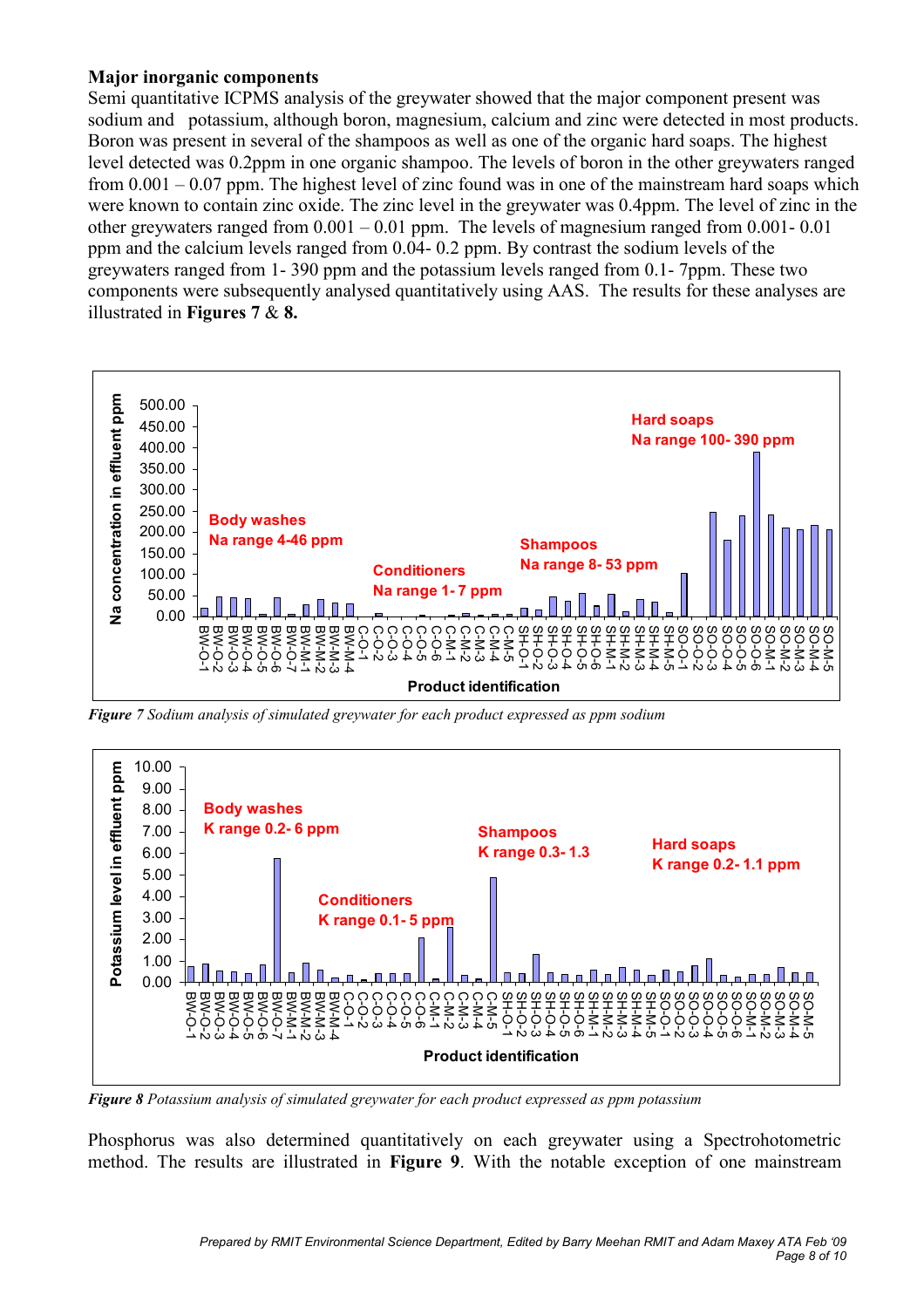shampoo (with a phosphorus level of 0.23 ppm in the greywater) , the levels of phosphorus were generally less than 0.1ppm in most products and none was detected at all in any of the hard soap greywater.



Figure 9. Phosphorus analysis of simulated greywater for each product expressed as ppm phosphorus

#### Discussion of results

The study has shown that when bathroom greywater is to be used as a source of irrigation water, then the selection of appropriate products is critical. It was found that the effects of greywater on soil will vary depending on the type of soil present. Physical testing of soils showed clearly that most hard soaps produce greywater that is likely to damage soil structure particularly in the case of heavy textured soils and soils with weak structure. It was found that most of the products tested caused dispersion of the clay component in the light textured sandy soil indicating that soils with poor structure, which was the case with this soil, would be particularly vulnerable to greywater that contain damaging components like sodium. Clay dispersion was extensive within 24 hours with most hard soaps tested on each soil type, which indicates that these greywaters would result in poor drainage over time and possible water logging. This in turn could result in damage to foundations in the immediate vicinity or off-site in cases where the irrigated soil is on a slope. On the basis of this very limited sample there was some evidence that the 'eco-friendly' products were more harmful to the soils tested than the mainstream products. This is possibly due to the use of sodium chloride salt in many of these products.

A number of general observations can be made on the basis of the results of chemical testing obtained for the simulated greywater generated by each product.

- Most of the hard soaps tested produced high pH greywater which over time could be damaging to plants and soil
- Most of the conditioners produced low pH greywater but as these products are used in conjunction with shampoos with higher overall pH, use of these products would probably not alter soil pH
- Body washes appeared to pose no long term problems associated with soil pH
- The EC of the hard soap greywater was found to be higher than all other products tested but not excessive and unlikely to pose long term problems associated with induced salinity.